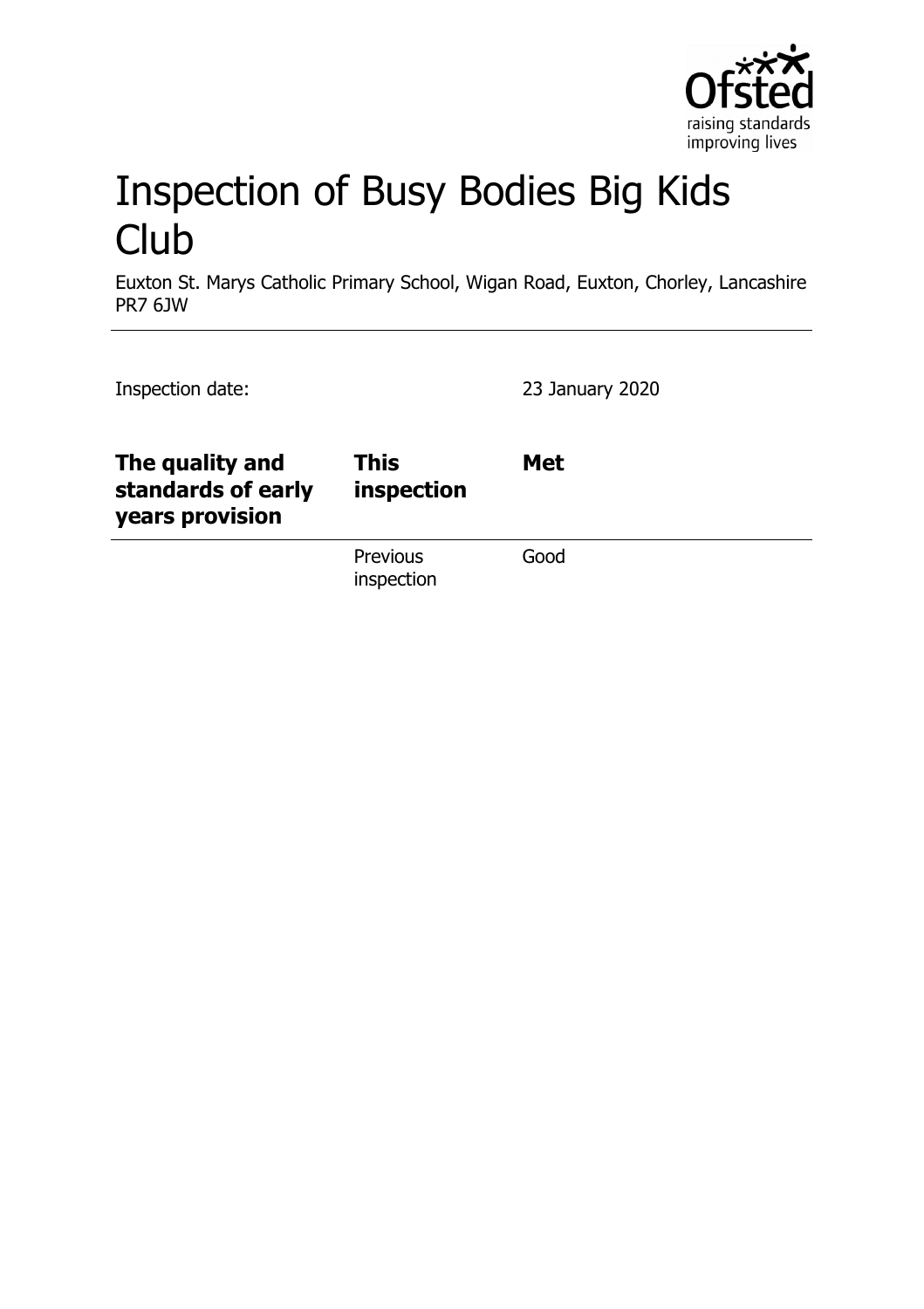

# **What is it like to attend this early years setting?**

#### **This provision meets requirements**

From the moment children arrive at the club, they are actively involved in their chosen activities. Staff provide enjoyable, themed activities that link well, and help children to build on what they already know. Children refine their communication, writing and number skills as they play. For example, children build the Great Wall of China with a variety of different types of construction sets. In the role-play area, children play imaginatively, taking orders, making meals and serving customers at the Chinese restaurant. They paint characters from the Chinese alphabet to make words using a brush and black paint.

Children enjoy secure relationships with staff who know them well and meet their needs. They take responsibility for their behaviour and agree the rules that they follow. Children put forward their ideas and are fully involved in the planning of activities and decision making. Children have a true choice of whether to play indoors or outdoors. Both areas are well resourced to provide opportunities for children to refine skills in all areas of their development. For example, children refine their counting skills as they roll dice and move the appropriate number of spaces while playing board games. They also devise their own games. For example, they time how quickly they can fill a bucket with noodles. Children work together, organise it themselves, time it and keep score using their mathematical skills.

### **What does the early years setting do well and what does it need to do better?**

- Staff know the children well and ensure their needs are met. They support children well when they start the club and provide ongoing support to promote children's emotional development and well-being.
- $\blacksquare$  Staff obtain and make good use of information from the schools that children attend. They plan activities that children enjoy and complement their learning in school. For example, at school some children are learning a set of words. At the club, children take turns to hide these written words around the yard and give other children clues on where to find them.
- Children, parents and staff are heavily involved in the evaluation of the club. Children meet to discuss the views of others. For example, they agreed to limit the length of time that the television would be available following a suggestion from a parent. They work together to raise money for additional items, such as equipment for their entertainment area. For example, they have collected some books and are selling them, having agreed a price.
- $\blacksquare$  The club is extremely welcoming and inclusive. Staff make good use of calendar events, such as Chinese New Year, to help children learn about their culture and those of others. Children talk about cultural differences and how different people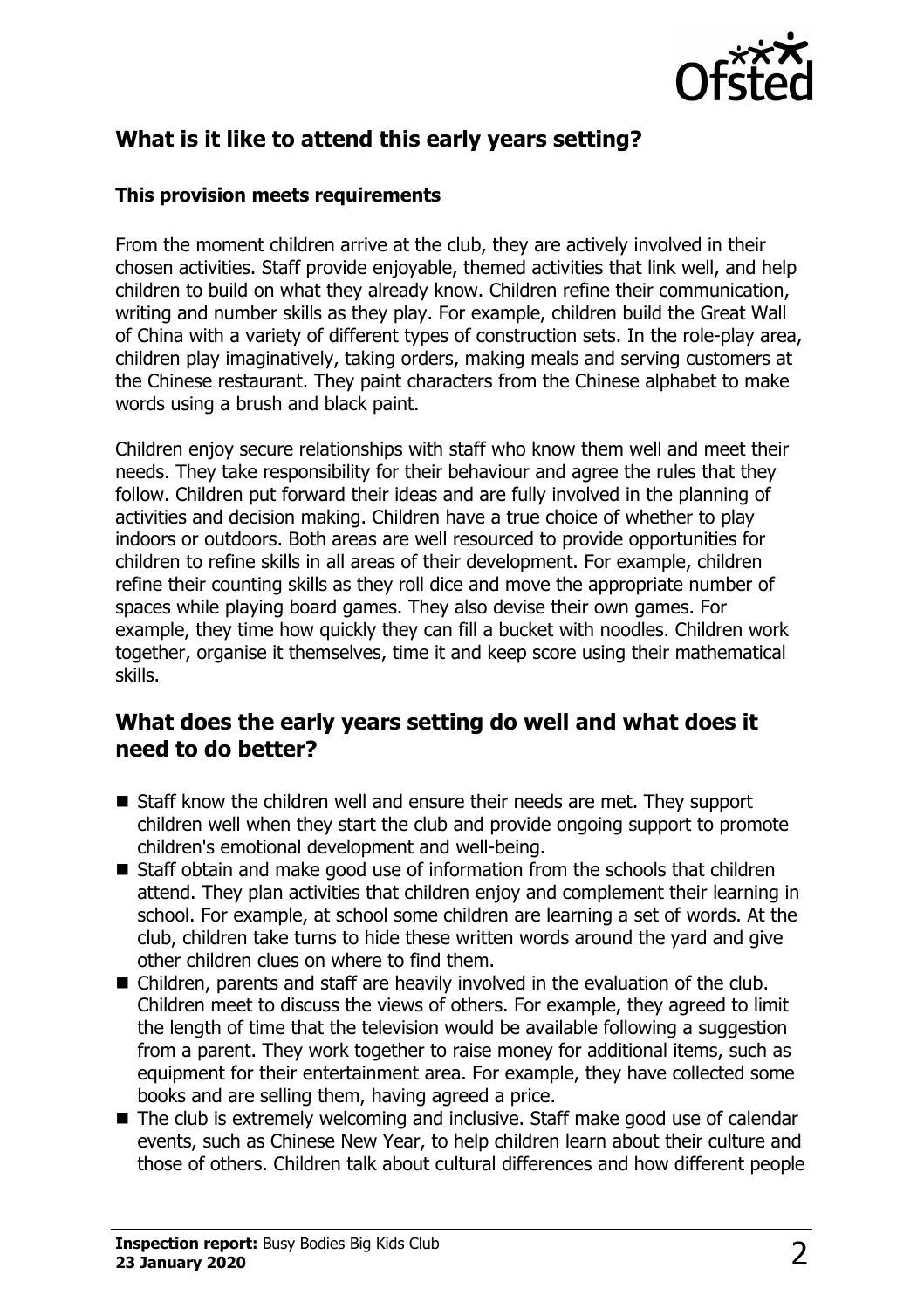

live. They regularly communicate with a nursery in The Gambia, which they raise money to support. They make decisions about which toys will be bought and sent to children in The Gambia.

- Children's physical health is well promoted. Children have good opportunities to engage in physical activity. They exercise vigorously in the ball park, develop balance as they walk across the trim trail and use a range of sports equipment in the yard. Children help themselves to healthy snacks when they are ready. They butter their own bread and make sandwiches with their choice of fillings.
- $\blacksquare$  Staff and parents exchange information in a variety of different ways. Information obtained from parents and children when they first join is used to help children to settle in. Ongoing information about the club is exchanged with parents electronically and via newsletters and noticeboards.
- There is a clear recruitment and staff induction process. Staff receive regular feedback on their performance. The management team regularly test staff's knowledge of policies, procedures, safeguarding and wider issues. They use their findings to arrange group discussions and training, so their excellent practice continues to develop and improve.
- Children's behaviour is excellent. Children are happy, confident and emotionally secure. Children write about themselves and what makes them unique on heartshaped papers and display them under a heading, 'Our Minds Matter'. They also have opportunities to talk about how they feel.

## **Safeguarding**

The arrangements for safeguarding are effective.

Staff have a clear knowledge of child protection and wider safeguarding issues. They frequently discuss different aspects of safeguarding at staff meetings to keep their knowledge refreshed and up to date. Children take an active role in assessing risks and noting any hazards they identify. They are very knowledgeable about risks associated with the use of the internet and create informative displays to share what they know with each other.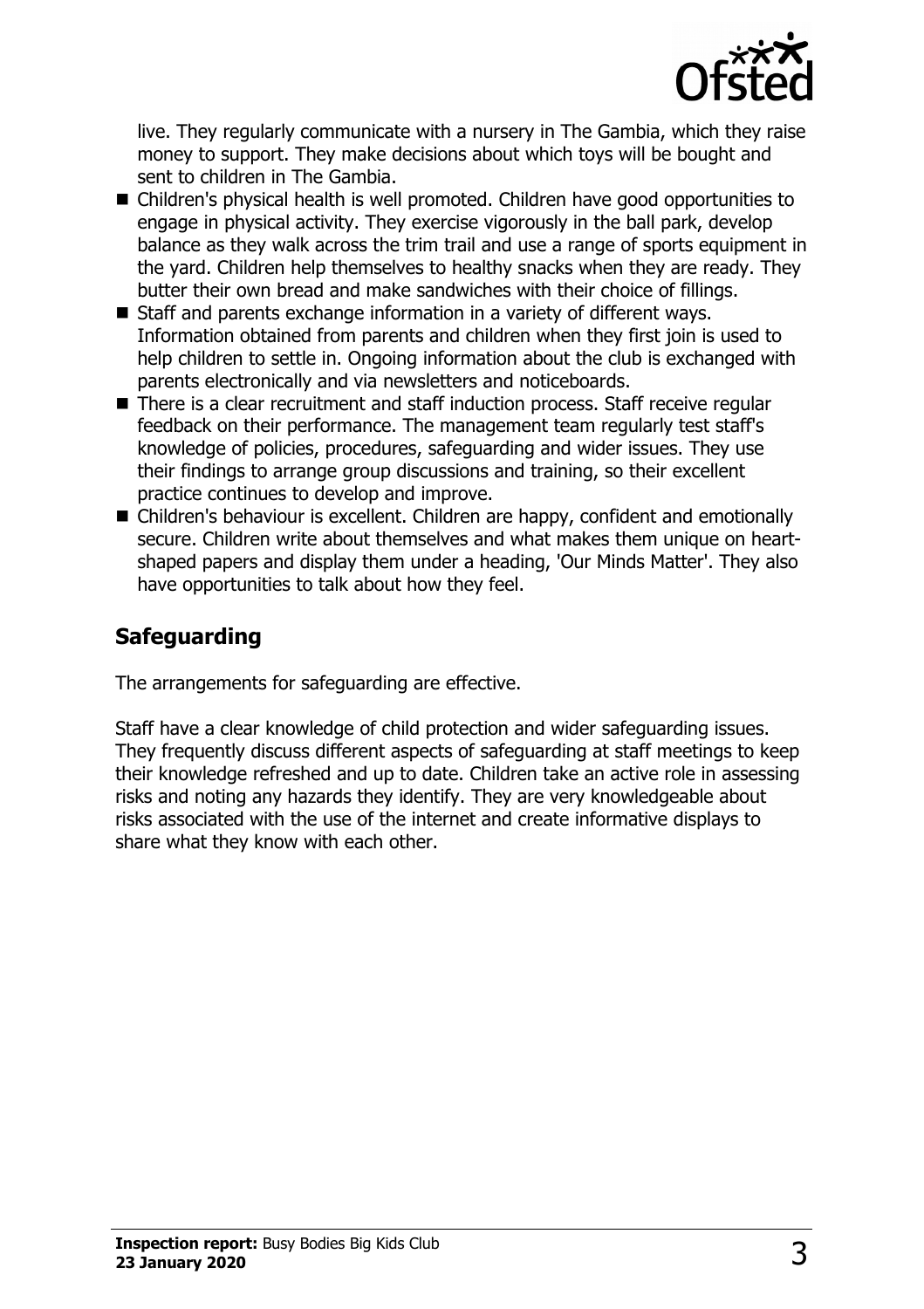

| EY368930                                                                             |  |
|--------------------------------------------------------------------------------------|--|
| Lancashire                                                                           |  |
| 10070893                                                                             |  |
| Childcare on non-domestic premises                                                   |  |
| Early Years Register, Compulsory Childcare<br>Register, Voluntary Childcare Register |  |
| Out-of-school day care                                                               |  |
| 4 to 11                                                                              |  |
| 50                                                                                   |  |
| 99                                                                                   |  |
| Busy Bodies (Euxton) Ltd                                                             |  |
| RP528038                                                                             |  |
| 01257 263 237                                                                        |  |
| 20 April 2015                                                                        |  |
|                                                                                      |  |

## **Information about this early years setting**

Busy Bodies Big Kids Club registered in 2008. It is situated in a modular building next door to Euxton St. Mary's Catholic Primary School. The club employs six members of childcare staff. Of these, two hold appropriate early years qualifications at level 6, one at level 3 and two at level 2. The club opens Monday to Friday from 7.45am until 9am and from 3.30pm to 6.15pm, during term time. During the school holidays, the club opens between 8am and 6pm.

## **Information about this inspection**

#### **Inspector**

Lynne Naylor

#### **Inspection activities**

- $\blacksquare$  The inspector had a tour of all areas of the club.
- $\blacksquare$  A joint observation was carried out by the inspector and the manager.
- $\blacksquare$  The inspector held discussions with staff, children and parents at appropriate times during the inspection.
- $\blacksquare$  A meeting was held between the inspector and the manager.
- The inspector looked at a sample of the club's documents. This included evidence of the suitability of staff and their training.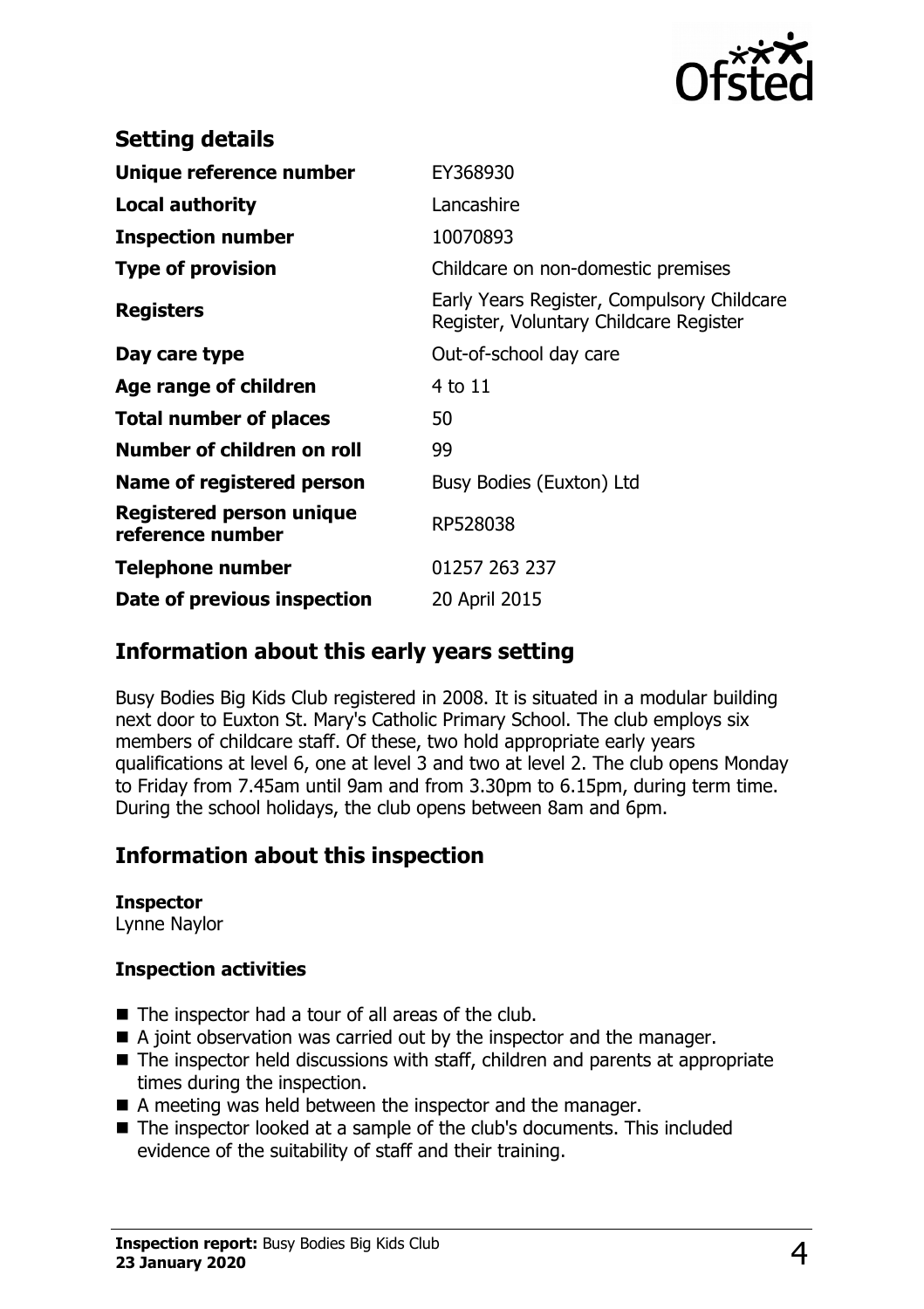

We carried out this inspection under sections 49 and 50 of the Childcare Act 2006 on the quality and standards of provision that is registered on the Early Years Register. The registered person must ensure that this provision complies with the statutory framework for children's learning, development and care, known as the early years foundation stage.

If you are not happy with the inspection or the report, you can [complain to Ofsted.](http://www.gov.uk/complain-ofsted-report)